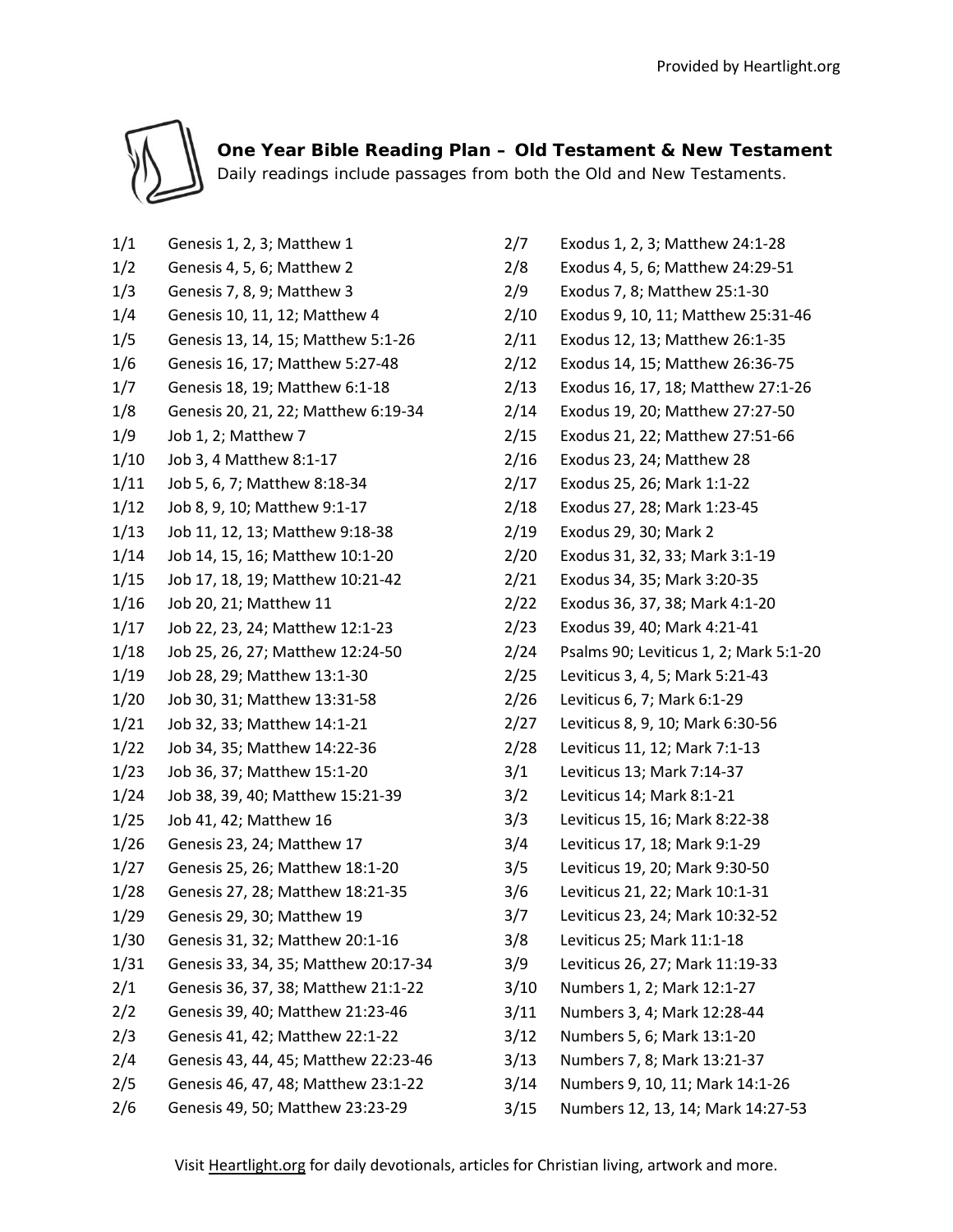- 3/16 Numbers 15, 16; Mark 14:54-72 3/17 Numbers 17, 18, 19; Mark 15:1-25 3/18 Numbers 20, 21, 22; Mark 15:26-47 3/19 Numbers 23, 24, 25; Mark 16 3/20 Numbers 26, 27; Luke 1:1-20 3/21 Numbers 28, 29, 30; Luke 1:21-38 3/22 Numbers 31, 32, 33; Luke 1:39-56 3/23 Numbers 34, 35, 36; Luke 1:57-80 3/24 Deuteronomy 1, 2; Luke 2:1-24 3/25 Deuteronomy 3, 4; Luke 2:25-52 3/26 Deuteronomy 5, 6, 7; Luke 3 3/27 Deuteronomy 8, 9, 10; Luke 4:1-30 3/28 Deuteronomy 11, 12, 13; Luke 4:31-44 3/29 Deuteronomy 14, 15, 16; Luke 5:1-16 3/30 Deuteronomy 17, 18, 19; Luke 5:17-39 3/31 Deuteronomy 20, 21, 22; Luke 6:1-26 4/1 Deuteronomy 23, 24, 25; Luke 6:27-49 4/2 Deuteronomy 26, 27; Luke 7:1-30 4/3 Deuteronomy 28, 29; Luke 7:31-50 4/4 Deuteronomy 30, 31; Luke 8:1-25 4/5 Deuteronomy 32, 33, 34; Luke 8:26-56 4/6 Joshua 1, 2, 3; Luke 9:1-17 4/7 Joshua 4, 5, 6; Luke 9:18-36 4/8 Joshua 7, 8, 9; Luke 9:37-62 4/9 Joshua 10, 11, 12; Luke 10:1-24 4/10 Joshua 13, 14, 15; Luke 10:25-42 4/11 Joshua 16, 17, 18; Luke 11:1-28 4/12 Joshua 19, 20, 21; Luke 11:29-54 4/13 Joshua 22, 23, 24; Luke 12:1-31 4/14 Judges 1, 2, 3; Luke 12:32-59 4/15 Judges 4, 5, 6; Luke 13:1-22 4/16 Judges 7, 8; Luke 13:23-35 4/17 Judges 9, 10; Luke 14:1-24 4/18 Judges 11, 12; Luke 14:25-35 4/19 Judges 13, 14, 15; Luke 15:1-10 4/20 Judges 16, 17, 18; Luke 15:11-32 4/21 Judges 19, 20, 21; Luke 16 4/22 Ruth 1, 2, 3, 4; Luke 17:1-19 4/23 1 Samuel 1, 2, 3; Luke 17:20-37
- 4/24 1 Samuel 4, 5, 6; Luke 18:1-23
- 4/25 1 Samuel 7, 8, 9; Luke 18:24-43 4/26 1 Samuel 10, 11, 12; Luke 19:1-27 4/27 1 Samuel 13, 14; Luke 19:28-48 4/28 1 Samuel 15, 16; Luke 20:1-26 4/29 1 Samuel 17, 18; Luke 20:27-47 4/30 1 Samuel 19; Ps. 23, 59; Luke 21:1-19 5/1 1 Samuel 20, 21; Ps. 34; Luke 21:20-38 5/2 1 Samuel 22; Psalms 56; Luke 22:1-23 5/3 Psalms 52, 57, 142; Luke 22:24-46 5/4 1 Samuel 23; Ps. 54, 63; Luke 22:47-71 5/5 1 Samuel 24, 25, 26, 27; Luke 23:1-25 5/6 1 Samuel 28, 29; Luke 23:26-56 5/7 1 Samuel 30, 31; Luke 24:1-35 5/8 2 Samuel 1, 2; Luke 24:36-53 5/9 2 Samuel 3, 4, 5; John 1:1-28 5/10 2 Samuel 6, 7; Psalms 30; John 1:29-51 5/11 2 Samuel 8, 9; Psalms 60; John 2 5/12 2 Samuel 10, 11, 12; John 3:1-15 5/13 Psalms 32, 51; John 3:16-36 5/14 2 Samuel 13, 14; John 4:1-26 5/15 2 Samuel 15; Psalms 3, 69; John 4:27-54 5/16 2 Samuel 16, 17, 18 John 5:1-24 5/17 2 Samuel 19, 20; John 5:25-47 5/18 Psalms 64, 70; John 6:1-21 5/19 2 Samuel 21, 22; Ps. 18; John 6:22-40 5/20 2 Samuel 23, 24; John 6:41-71 5/21 Psalms 4, 5, 6; John 7:1-27 5/22 Psalms 7, 8; John 7:28-53 5/23 Psalms 9, 11; John 8:1-27 5/24 Psalms 12, 13, 14; John 8:28-59 5/25 Psalms 15, 16; John 9:1-23 5/26 Psalms 17, 19; John 9:24-41 5/27 Psalms 20, 21, 22; John 10:1-21 5/28 Psalms 24, 25, 26; John 10:22-42 5/29 Psalms 27, 28, 29; John 11:1-29 5/30 Psalms 31, 35; John 11:30-57 5/31 Psalms 36, 37, 38; John 12:1-26 6/1 Psalms 39, 40, 41; John 12:27-50
- 6/2 Psalms 53, 55, 58; John 13:1-20
- 6/3 Psalms 61, 62, 65; John 13:21-38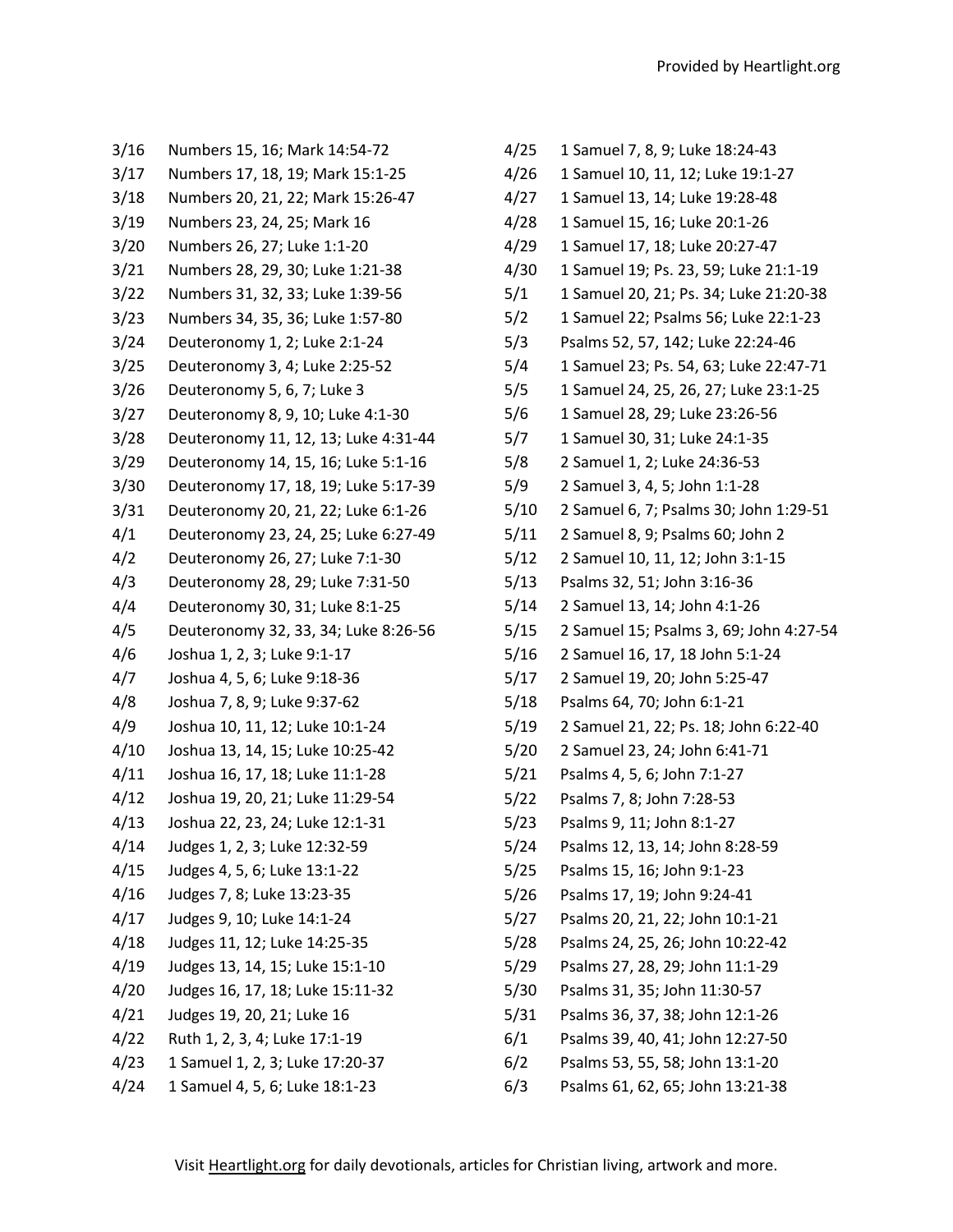7/14 Amos 4, 5, 6; Galatians 1

- 6/4 Psalms 68, 72, 86; John 14 6/5 Psalms 101, 103, 108; John 15 6/6 Psalms 109, 110, 138; John 16 6/7 Psalms 139, 140, 141; John 17 6/8 Psalms 143, 144, 145; John 18:1-18 6/9 1 Kings 1, 2; John 18:19-40 6/10 1 Kings 3, 4; Proverbs 1; John 19:1-22 6/11 Proverbs 2, 3, 4; John 19:23-42 6/12 Proverbs 5, 6, 7; John 20 6/13 Proverbs 8, 9; John 21 6/14 Proverbs 10, 11, 12; Acts 1 6/15 Proverbs 13, 14, 15; Acts 2:1-21 6/16 Proverbs 16, 17, 18; Acts 2:22-47 6/17 Proverbs 19, 20, 21; Acts 3 6/18 Proverbs 22, 23, 24; Acts 4:1-22 6/19 Proverbs 25, 26; Acts 4:23-37 6/20 Proverbs 27, 28, 29; Acts 5:1-21 6/21 Proverbs 30, 31; Acts 5:22-42 6/22 Song 1, 2, 3; Acts 6 6/23 Song 4, 5; Acts 7:1-21 6/24 Song 6, 7, 8; Acts 7:22-43 6/25 1 Kings 5, 6, 7; Acts 7:44-60 6/26 1 Kings 8, 9; Acts 8:1-25 6/27 1 Kings 10, 11; Acts 8:26-40 6/28 Ecclesiastes 1, 2, 3; Acts 9:1-22 6/29 Ecclesiastes 4, 5, 6; Acts 9:23-43 6/30 Ecclesiastes 7, 8, 9; Acts 10:1-23 7/1 Ecclesiastes 10, 11, 12 Acts 10:24-48 7/2 1 Kings 12, 13; Acts 11 7/3 1 Kings 14, 15; Acts 12 7/4 1 Kings 16, 17, 18; Acts 13:1-25 7/5 1 Kings 19, 20; Acts 13:26-52 7/6 1 Kings 21, 22; Acts 14 7/7 2 Kings 1, 2, 3; James 1 7/8 2 Kings 4, 5, 6; James 2 7/9 2 Kings 7, 8, 9; James 3 7/10 2 Kings 10, 11, 12; James 4 7/11 2 Kings 13, 14; James 5 7/12 Jonah 1, 2, 3, 4; Acts 15:1-21 7/13 Amos 1, 2, 3; Acts 15:22-41
- 7/15 Amos 7, 8, 9; Galatians 2 7/16 2 Kings 15, 16; Galatians 3 7/17 2 Kings 17,18; Galatians 4 7/18 2 Kings 19, 20, 21; Galatians 5 7/19 2 Kings 22, 23; Galatians 6 7/20 2 Kings 24, 25; Acts 16:1-21 7/21 Psalms 1, 2, 10; Acts 16:22-40 7/22 Psalms 33, 43, 66; Philippians 1 7/23 Psalms 67, 71; Philippians 2 7/24 Psalms 89, 92; Philippians 3 7/25 Psalms 93, 94, 95; Philippians 4 7/26 Psalms 96, 97, 98; Acts 17:1-15 7/27 Psalms 99, 100, 102; Acts 17:16-34 7/28 Psalms 104, 105; 1 Thessalonians 1 7/29 Psalms 106, 111, 112; 1 Thessalonians 2 7/30 Psalms 113, 114, 115; 1 Thessalonians 3 7/31 Psalms 116, 117, 118; 1 Thessalonians 4 8/1 Psalms 119:1-88; 1 Thessalonians 5 8/2 Psalms 119:89-176; 2 Thessalonians 1 8/3 Psalms 120, 121, 122; 2 Thessalonians 2 8/4 Psalms 123, 124, 125; 2 Thessalonians 3 8/5 Psalms 127, 128, 129; Acts 18 8/6 Psalms 130, 131, 132; 1 Corinthians 1 8/7 Psalms 133, 134, 135; 1 Corinthians 2 8/8 Psalms 136, 146; 1 Corinthians 3 8/9 Psalms 147, 148; 1 Corinthians 4 8/10 Psalms 149, 150; 1 Corinthians 5 8/11 1 Chronicles 1, 2, 3; 1 Corinthians 6 8/12 1 Chronicles 4, 5, 6; 1 Cor. 7:1-19 8/13 1 Chronicles 7, 8, 9; 1 Cor. 7:20-40 8/14 1 Chronicles 10, 11, 12; 1 Corinthians 8 8/15 1 Chronicles 13, 14, 15; 1 Corinthians 9 8/16 1 Chron16; Ps. 42, 44; 1 Cor. 10:1-18 8/17 Psalms 45, 46, 47; 1 Cor. 10:19-33 8/18 Psalms 48, 49, 50; 1 Corinthians 11:1-16 8/19 Psalms 73, 85; 1 Corinthians 11:17-34 8/20 Psalms 87, 88; 1 Corinthians 12 8/21 1 Chronicles 17, 18, 19; 1 Corinthians 13
- 8/22 1 Chronicles 20, 21, 22; 1 Cor. 14:1-20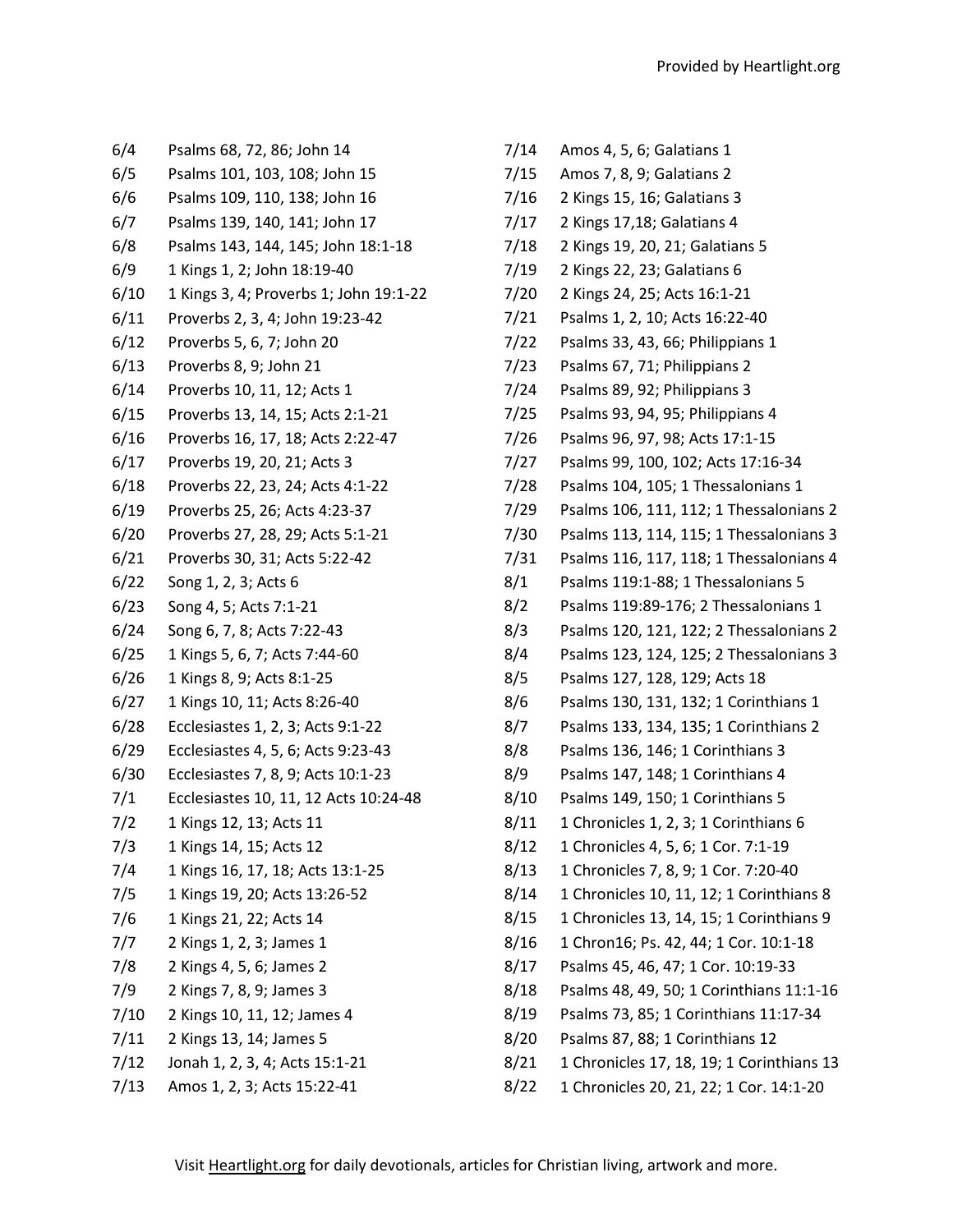- 8/23 1 Chronicles 23, 24, 25; 1 Cor. 14:21-40 8/24 1 Chronicles 26, 27; 1 Cor. 15:1-28 8/25 1 Chronicles 28, 29; 1 Cor. 15:29-58 8/26 2 Chronicles 1, 2, 3; 1 Corinthians 16 8/27 2 Chronicles 4, 5, 6; 2 Corinthians 1 8/28 2 Chronicles 7, 8, 9; 2 Corinthians 2 8/29 2 Chronicles 10, 11, 12; 2 Corinthians 3 8/30 2 Chronicles 13, 14; 2 Corinthians 4 8/31 2 Chronicles 15, 16; 2 Corinthians 5 9/1 2 Chronicles 17,18; 2 Corinthians 6 9/2 2 Chronicles 19, 20; 2 Corinthians 7 9/3 2 Chronicles 21; Obadiah 1; 2 Cor 8 9/4 2 Chronicles 22; Joel 1; 2 Corinthians 9 9/5 2 Chronicles 23; Joel 2, 3; 2 Cor 10 9/6 2 Chronicles 24, 25, 26; 2 Cor 11:1-15 9/7 Isaiah 1, 2; 2 Corinthians 11:16-33 9/8 Isaiah 3, 4; 2 Corinthians 12 9/9 Isaiah 5, 6; 2 Corinthians 13 9/10 2 Chronicles 27, 28; Acts 19:1-20 9/11 2 Chronicles 29, 30; Acts 19:21-41 9/12 2 Chronicles 31, 32; Acts 20:1-16 9/13 Isaiah 7, 8; Acts 20:17-38 9/14 Isaiah 9, 10; Ephesians 1 9/15 Isaiah 11, 12, 13; Ephesians 2 9/16 Isaiah 14, 15, 16; Ephesians 3 9/17 Isaiah 17, 18, 19; Ephesians 4 9/18 Isaiah 20, 21, 22; Ephesians 5:1-16 9/19 Isaiah 23, 24, 25; Ephesians 5:17-23 9/20 Isaiah 26, 27; Ephesians 6 9/21 Isaiah 28, 29; Romans 1 9/22 Isaiah 30, 31; Romans 2 9/23 Isaiah 32, 33; Romans 3 9/24 Isaiah 34, 35, 36; Romans 4 9/25 Isaiah 37, 38; Romans 5 9/26 Isaiah 39, 40; Romans 6 9/27 Isaiah 41, 42; Romans 7 9/28 Isaiah 43, 44; Romans 8:1-21 9/29 Isaiah 45, 46; Romans 8:22-39 9/30 Isaiah 47, 48, 49; Romans 9:1-15
- 10/1 Isaiah 50, 51, 52; Romans 9:16-33

| 10/2  | Isaiah 53, 54, 55; Romans 10          |
|-------|---------------------------------------|
| 10/3  | Isaiah 56, 57, 58; Romans 11:1-18     |
| 10/4  | Isaiah 59, 60, 61; Romans 11:19-36    |
| 10/5  | Isaiah 62, 63, 64; Romans 12          |
| 10/6  | Isaiah 65, 66; Romans 13              |
| 10/7  | Hosea 1, 2, 3, 4; Romans 14           |
| 10/8  | Hosea 5, 6, 7, 8; Romans 15:1-13      |
| 10/9  | Hosea 9, 10, 11; Romans 15:14-33      |
| 10/10 | Hosea 12, 13, 14; Romans 16           |
| 10/11 | Micah 1, 2, 3; Acts 21:1-17           |
| 10/12 | Micah 4, 5; Acts 21:18-40             |
| 10/13 | Micah 6, 7; Acts 22                   |
| 10/14 | Nahum 1, 2, 3; Acts 23:1-15           |
| 10/15 | 2 Chronicles 33, 34; Acts 23:16-35    |
| 10/16 | Zephaniah 1, 2, 3; Acts 24            |
| 10/17 | 2 Chr 35; Habakkuk 1, 2, 3; Acts 25   |
| 10/18 | Jeremiah 1, 2; Acts 26                |
| 10/19 | Jeremiah 3, 4, 5; Acts 27:1-26        |
| 10/20 | Jeremiah 6, 11, 12; Acts 27:27-44     |
| 10/21 | Jeremiah 7, 8, 26; Acts 28            |
| 10/22 | Jeremiah 9, 10, 14; Colossians 1      |
| 10/23 | Jeremiah 15, 16, 17; Colossians 2     |
| 10/24 | Jeremiah 18, 19; Colossians 3         |
| 10/25 | Jeremiah 20, 35, 36; Colossians 4     |
| 10/26 | Jeremiah 25, 45, 46; Hebrews 1        |
| 10/27 | Jeremiah 47, 48; Hebrews 2            |
| 10/28 | Jeremiah 49, 13, 22; Hebrews 3        |
| 10/29 | Jeremiah 23, 24; Hebrews 4            |
| 10/30 | Jeremiah 27, 28, 29; Hebrews 5        |
| 10/31 | Jeremiah 50; Hebrews 6                |
| 11/1  | Jeremiah 51, 30; Hebrews 7            |
| 11/2  | Jeremiah 31, 32; Hebrews 8            |
| 11/3  | Jeremiah 33, 21; Hebrews 9            |
| 11/4  | Jeremiah 34, 37, 38; Hebrews 10:1-18  |
| 11/5  | Jeremiah 39, 52, 40; Hebrews 10:19-39 |
| 11/6  | Jeremiah 41, 42; Hebrews 11:1-19      |
| 11/7  | Jeremiah 43, 44; Hebrews 11:20-40     |
| 11/8  | Lamentations 1, 2; Hebrews 12         |

- 11/9 Lamentations 3, 4, 5; Hebrews 13
- 11/10 2 Chronicles 36; Daniel 1, 2; Titus 1